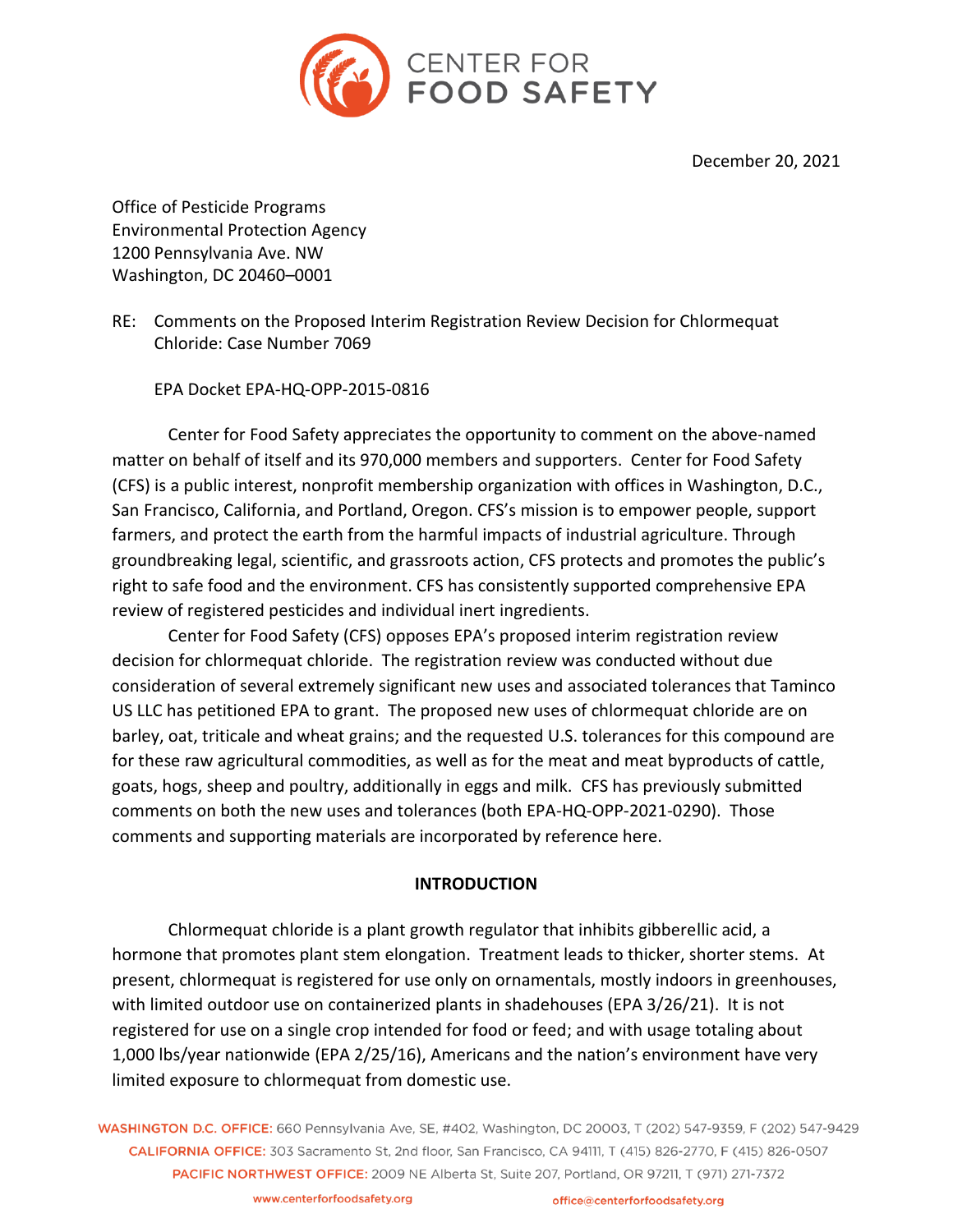However, chlormequat is registered for use on grains in Europe, the U.K., Canada and other countries, which along with Codex have established corresponding tolerances. In fact, about 65% of winter wheat and 50% of winter barley and oats are treated with products containing chlormequat in the United Kingdom (Spink et al. 2004), while 70% of the wheat in the European Union as a whole is treated with it (Sorensen and Danielsen 2006). To facilitate import of chlormequat-treated grains from these countries, the EPA has established import tolerances that do not apply to domestically-grown grains.

Granting the requested tolerances and approving the proposed new uses will likely lead to an astronomical rise in domestic use of this chemical. Torner et al. (1999) cite typical application rates of 0.5 to 2 kg/ha (0.45 to 1.79 lbs/acre) in Europe. EPA has granted experimental use permits with permitted application rates for wheat, barley/oats, rye/triticale and grasses for seed of 1 lb/acre, 1.27 lbs/acre, 1-1.27 lbs/acre and 1.34-4 lbs/acre, respectively (EPA 3/16/21, Table 3.3, p. 11). If 70% of the U.S. wheat, oats and barley that went on to be harvested in 2020 were treated at a rate of 1 lb/acre, 28 million lbs of chlormequat would have been applied that year (40 million harvested acres in 2020 \* 70% \* 1 lb/acre). This would represent a 28,000-fold increase over the current 1,000 lbs/year.

### **RELEVANT LEGAL STANDARDS**

## **Federal Insecticide, Fungicide, and Rodenticide Act (FIFRA)**

Under FIFRA, EPA licenses the sale, distribution, and use of pesticides, including herbicides, through the process of registration.<sup>1</sup> EPA can register a pesticide only upon determining that "it will perform its intended function without unreasonable adverse effect on the environment,"<sup>2</sup> and that "when used in accordance with widespread and commonly recognized practice it will not generally cause unreasonable adverse effects on the environment."<sup>3</sup> FIFRA defines "unreasonable adverse effects on the environment" as "any unreasonable risk to man or the environment, taking into account the economic, social, and environmental costs and benefits of the use of any pesticide."<sup>4</sup>

FIFRA's registration review process is mandated at 7 U.S.C. § 136a(g). FIFRA requires that pesticide registrations are periodically reviewed, and that EPA "shall by regulation establish a procedure for accomplishing the periodic review of registrations."<sup>5</sup> EPA adopted regulations pursuant to this provision in 2006, which state that each pesticide is required to be reviewed every 15 years.<sup>6</sup> Registration review is intended to ensure that each active ingredient's registration is based on current science, including its effects on human health and the

 $17 \text{ U.S.C. }$ § 136a(5)(D).

<sup>2</sup> *Id.* § 136a(c)(5)(C).

<sup>3</sup> *Id.* § 136a(c)(5)(D).

<sup>4</sup> *Id.* § 136(bb).

<sup>5</sup> *Id.* § 136a(g)(1)(A).

<sup>6</sup> 40 C.F.R. §§ 155.40-155.58.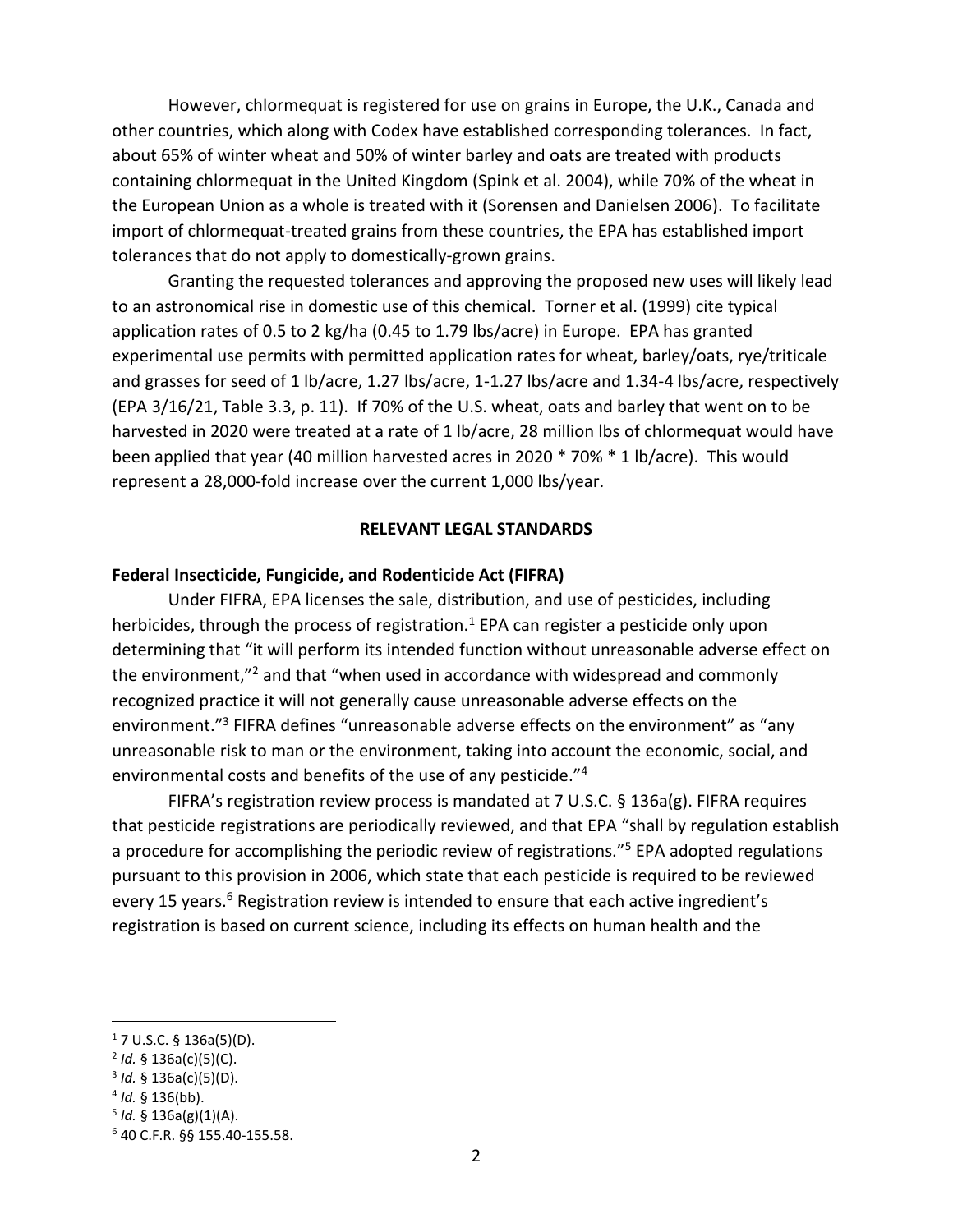environment. If a product "fails to satisfy the FIFRA standard for registration, the product's registration may be subject to cancellation or other remedies under FIFRA."<sup>7</sup>

# **Endangered Species Act**

As recognized by the Supreme Court, the Endangered Species Act (ESA) is "the most comprehensive legislation for the preservation of endangered species ever enacted by any nation."<sup>8</sup> The ESA's statutory scheme "reveals a conscious decision by Congress to give endangered species priority over the 'primary missions' of federal agencies."<sup>9</sup> Federal agencies are obliged "to afford first priority to the declared national policy of saving endangered species."<sup>10</sup>

Section 7(a)(2) of the ESA requires every federal agency to consult the appropriate federal fish and wildlife agency—the U.S. Fish and Wildlife Service (FWS), in the case of land and freshwater species and the National Marine Fisheries Service (NMFS) in the case of marine species—to "insure" that the agency's actions are not likely "to jeopardize the continued existence" of any listed species or "result in the destruction or adverse modification" of critical habitat.<sup>11</sup> The ESA's implementing regulations broadly define agency action to include "all activities or programs of any kind authorized, funded or carried out … by federal agencies," including the granting of permits and "actions directly or indirectly causing modifications to the land, water or air."<sup>12</sup> A species' "critical habitat" includes those areas identified as "essential to the conservation of the species" and "which may require special management considerations or protection."<sup>13</sup>

EPA is required to review its actions "at the earliest possible time" to determine whether the action may affect listed species or critical habitat.<sup>14</sup> To facilitate compliance with Section 7(a)(2)'s prohibitions on jeopardy and adverse modification, the ESA requires each federal agency that plans to undertake an action to request information from the expert agency "whether any species which is listed or proposed to be listed [as an endangered species or a threatened species] may be present in the area of such proposed action."<sup>15</sup> If FWS/NMFS advises the agency that listed species or species proposed to be listed may be present, the agency must then prepare a biological assessment for the purpose of identifying any such species that are likely to be affected by the proposed agency action.<sup>16</sup>

If, based on a biological assessment, an agency determines that its proposed action may affect any listed species and/or their critical habitat, the agency generally must engage in

 $10$  *Id.* 

<sup>7</sup> *Id*. § 155.40(a).

<sup>8</sup> *Tenn. Valley Authority v. Hill*, 437 U.S. 153, 180 (1978).

<sup>9</sup> *Id*. at 185.

<sup>11</sup> 16 U.S.C. § 1536(a)(2); *see also* 50 C.F.R. § 402.01(b).

 $12$  50 C.F.R. § 402.02 (emphasis added).

 $13$  16 U.S.C. § 1532(5)(A).

<sup>14</sup> 50 C.F.R. § 402.14(a).

<sup>15</sup> 16 U.S.C. § 1536(c)(1); *see also* 50 C.F.R. § 402.12(c).

 $16$  *Id.*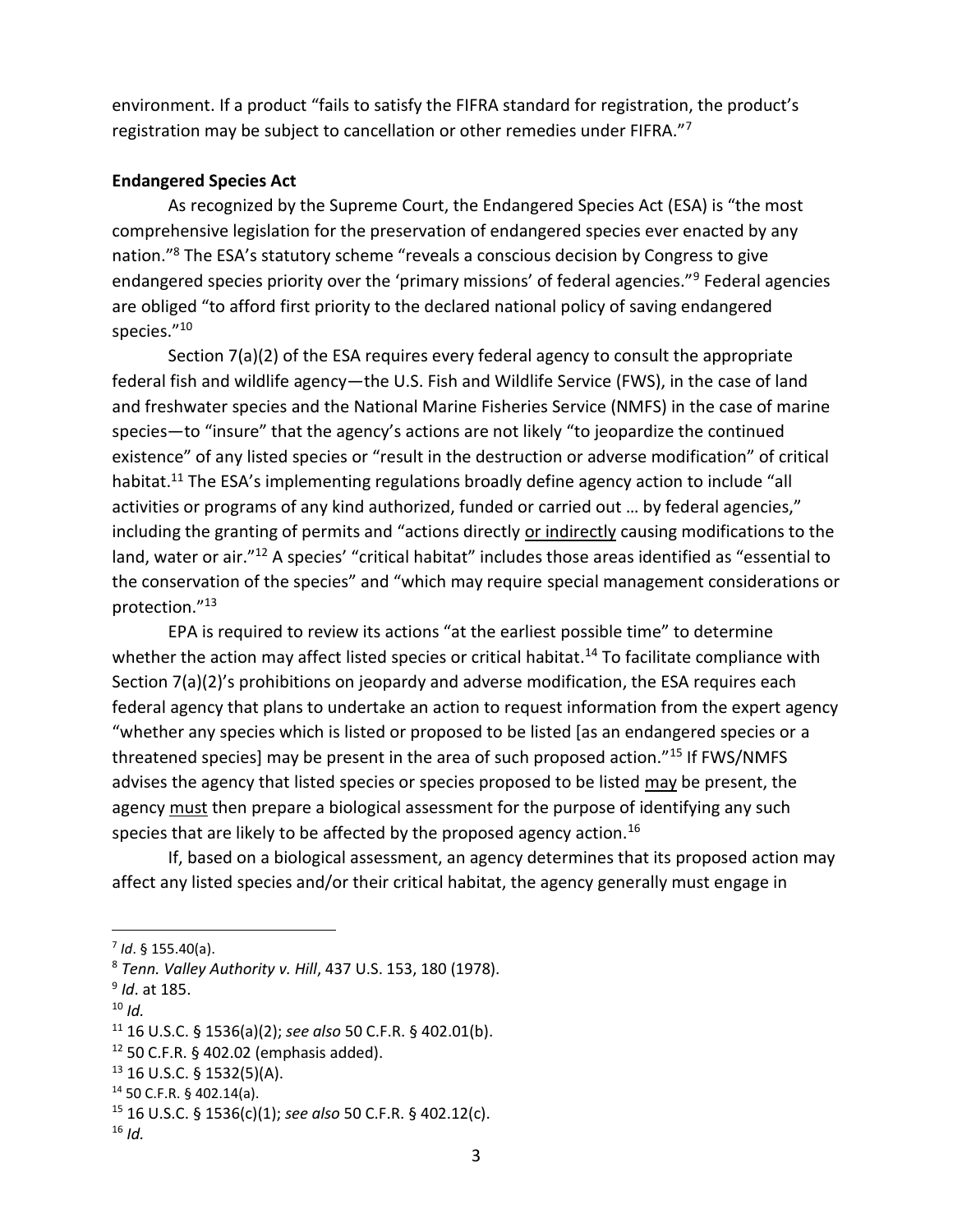formal consultation with FWS/NMFS.<sup>17</sup> At the end of the formal consultation, FWS/NMFS must provide the agency with a "biological opinion" detailing how the proposed action will affect the threatened and endangered species and/or critical habitats.<sup>18</sup> If FWS/NMFS concludes that the proposed action will jeopardize the continued existence of a listed species or result in the destruction or adverse modification of critical habitat, the biological opinion must outline "reasonable and prudent alternatives" to the proposed action that would avoid violating ESA section  $7(a)(2).^{19}$ 

Pending the completion of formal consultation with the expert agency, an agency is prohibited from making any "irreversible or irretrievable commitment of resources with respect to the agency action which has the effect of foreclosing the formulation or implementation of any reasonable and prudent alternative measures."<sup>20</sup>

## **Food Quality Protection Act**

In 1996, Congress passed the Food Quality Protection Act (FQPA), which amended FIFRA and the Federal Food, Drug, and Cosmetic Act (FFDCA). When determining the safety of a pesticide chemical under the FQPA, EPA "shall base its assessment of the risk posed by the pesticide chemical on aggregate (i.e., total food, drinking water, residential, and other nonoccupational) exposure to the pesticide." EPA, Guidance on Cumulative Risk Assessment of Pesticide Chemicals That Have a Common Mechanism of Toxicity, at 5 (Jan. 14, 2002) (emphasis in original); see 21 U.S.C. § 346a(b)(2)(A)(ii). "EPA is also required to consider available information concerning the combined toxic effects to human health that may result from dietary, residential, or other nonoccupational exposure to chemicals that have a common mechanism of toxicity." Id. (emphasis in original); see 21 U.S.C. § 346a(b)(2)(D)(v).

#### **The Federal Food, Drug, and Cosmetic Act**

Federal Food, Drug, and Cosmetic Act (the FFDCA) $^{21}$  prohibits the introduction of "adulterated" food into interstate commerce.<sup>22</sup> The Act requires that where use of a pesticide will result in any pesticide residue being left on food, EPA must either set a "tolerance" level for the amount of allowable pesticide residue that can be left on the food, or set an exemption of the tolerance requirement.<sup>23</sup>

EPA has a duty under the FFDCA to ensure that the proposed tolerance level of chlormequat residue will cause "no harm" to humans, particularly infants and children "from aggregate exposure" to chlormequat.<sup>24</sup> The FFDCA mandates EPA to "establish or leave in effect a tolerance for a pesticide chemical residue in or on a food only if the Administrator

<sup>17</sup> 50 C.F.R. § 402.14.

<sup>18</sup> 16 U.S.C. § 1536(b); 50 C.F.R. § 402.14.

<sup>19</sup> 16 U.S.C. § 1536(b)(3)(A).

 $20$  16 U.S.C. § 1536(d).

<sup>21</sup> 21 U.S.C. § 301 *et seq*.

<sup>22</sup> 21 US.C. § 331.

<sup>23</sup> 21 U.S.C. § 346a(1).

 $24$  21 U.S.C. § 346a(b)(2)(A).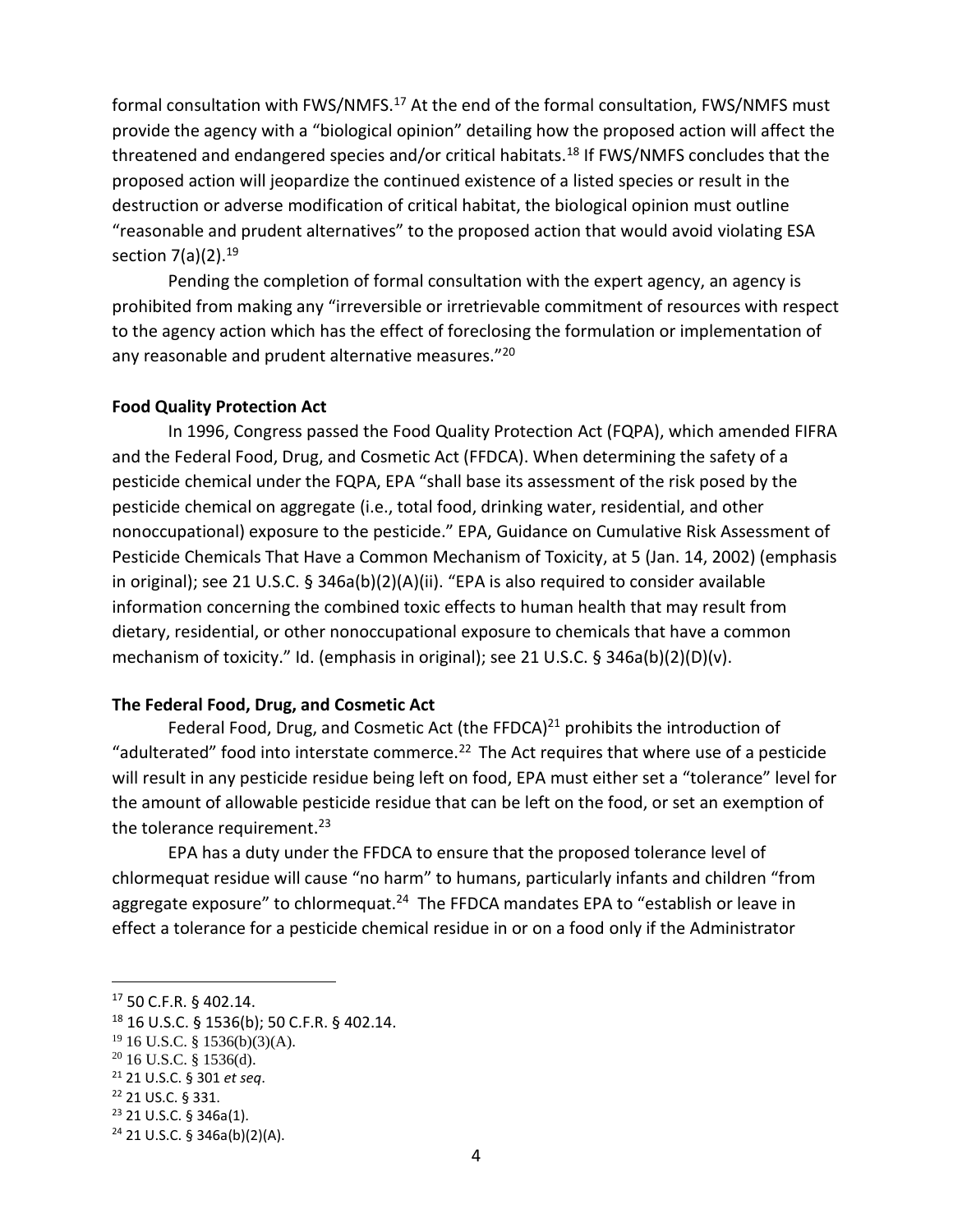determines that the tolerance is safe."<sup>25</sup> For a tolerance level to be "safe," the statute requires EPA determine "that there is a reasonable certainty that no harm will result from aggregate exposure to the pesticide chemical residue, including all anticipated dietary exposures and all other exposures for which there is reliable information."<sup>26</sup> "Aggregate exposure" includes not only dietary exposure through food consumption, but also includes "exposures through water and residential uses."<sup>27</sup>

#### **HUMAN HEALTH RISKS**

#### **Chlormequat is a low-dose reproductive toxin**

Chlormequat chloride is a reproductive toxin that has adverse effects at extremely low levels in animal models. Its reproductive toxicity has been demonstrated in three mammalian species, and in both males and females. Torner et al (1999) found that, following low-level oral exposure of pregnant mice and their offspring to chlormequat chloride, the sperm of the male offspring achieved far lower fertilization and oocyte cleavage rates than sperm of untreated mice in *in vitro* fertilization tests. These effects were observed whether the chlormequat source was treated wheat, untreated wheat mixed with chlormequat, or chlormequat in drinking water, with doses on the order of 0.024 mg/kg/day (Sorensen and Danielsen 2006). Torner and colleagues conclude that chlormequat disrupted the sperm maturation process in the epididymis.

In a pig experiment, sows were fed chlormequat-treated wheat from 21 days of age until 30 days after their first litter had been weaned, with a dose on the order of 0.0023 mg/kg/day. Within the 30-day post-weaning period, all 22 of the control sows showed estrous and were mated, while 7 of 21 treatment sows did not show estrous and remained unmated. It was determined that most of the latter sows were cycling, and that it was thus only behavioral estrous that had been compromised (silent estrous), a condition that is associated with hormonal (estradiol) disruption (Danielsen et al. 1989 [in Danish], described in Sorensen and Danielsen 2006).

Xiagedeer et al. (2020) administered 5 mg/kg/day chlormequat chloride via oral gavage to pregnant rats during 11 or 20 days of gestation, and examined the effects in some maternal animals (sacrificed for examination on GD11) and the offspring of others, delivered after 20 days of gestation, on postnatal day 7. They found that chlormequat increased levels of growth hormone (GH) and GH-releasing hormone in maternal animals, and induced increased head length, decreased body fat percentage, hypoglycemia, hyperlipidemia and hyperproteinemia in the pups.

If one were to apply the standard 100x safety factor to the doses that caused harm in the first two studies described above, the resulting chronic reference doses would be at least 0.00024 mg/kg/day (mouse study) and 0.000023 mg/kg/day (pig study); with application of a 1000x safety factor to the rat study (an additional 10X factor for greater susceptibility of young

 $25$  21 U.S.C. § 346a(b)(2)(A)(i).

<sup>26</sup> 21 U.S.C. § 346a(b)(2)(A)(ii).

<sup>27</sup> *Natural Res. Def. Council v. Whitman*, No. C 99-03701-WHA, 2001 WL 1221774 (N.D. Cal. Nov. 7, 2001).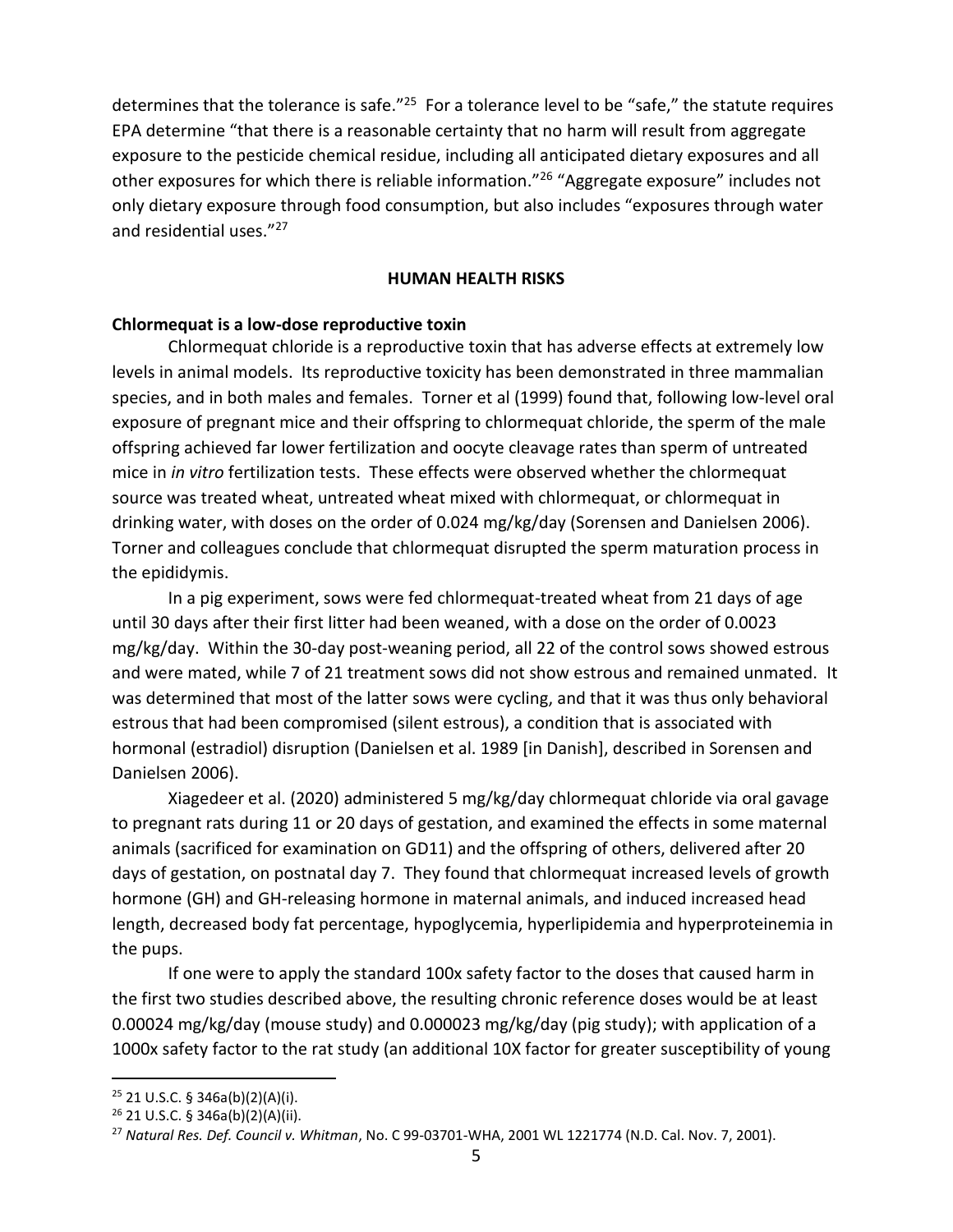vs. adult animal), the cRfD would be 0.005 mg/kg/day. Because all three cases involve points of departure that are LOAEL's rather than NOAEL's, the reference doses derived from them should be lower still. All of these are considerably below EPA's chronic reference dose of 0.05 mg/kg/day, which EPA based purely on registrant studies.

A review of chlormequat studies submitted to European pesticide regulators also reveals a host of adverse reproductive and developmental effects that include prenatal death, changes in male and female reproductive organs, reduced semen quality, impaired fertility of males and females, and anti-androgenic mode of action (Nielsen et al. 2012).

Despite this substantial evidence of reproductive impacts, and the strong implication of hormone disruption in at least one of these studies, EPA has yet to screen chlormequat chloride for its endocrine disruption potential.

## **Chlormequat chloride requires further testing for neurotoxicity**

The other major category of harm, observed in registrant animal studies, is neurotoxicity, including ataxia, salivation, decreased body temperature and decreased motor activity) (EPA 3/16/21, p. 14), as well as modulation of cholinergic transmission, and agonistic action at the nicotinic acetylcholine and muscarinic acetylcholine receptors (Nielsen et al. 2012). Despite this evidence, EPA waived an otherwise required, subchronic (90-day) neurotoxicity study, not to mention failing to collect a developmental neurotoxicity study. EPA should require both before even considering the new use applications or associated tolerances.

#### **High exposure levels by virtue of chlormequat's persistence and frequent detection in foods**

Chlormequat chloride is one of the most frequently detected pesticide residues in European countries where it is used. In Denmark, chlormequat was detected in 87% and 83% of cereals tested in 1997 and 1998 (Granby and Vahl 2001), while 44 of 48 samples of wheat produced in the UK in 2002 contained chlormequat residues (Spink et al. 2004). In the European Union as a whole, chlormequat was by far the most frequently quantified pesticide in wheat in 2015, with 49% percent of samples testing positive, while in 2016, the EU detected chlormequat residues in 34% of rye samples (EFSA 2017, EFSA 2018).

Chlormequat chloride is extremely persistent. It is stable to hydrolysis and photolysis in water, and is not expected to degrade on the surface of sprayed leaves (EPA 3/26/21). Thus, it is not surprising that it turns up frequently not only in raw cereal commodities, but also in processed cereal products. In the EU, chlormequat was by far the most frequently detected pesticide in wheat flour, with 48% of samples testing positive in 2014 (EFSA 2016). In the UK, an astounding 88% (125 of 142) of bread and related bakery goods tested positive for chlormequat in the third quarter of 2018.<sup>28</sup>

With this ubiquitous presence in staple wheat-based foods, it is not unexpected that chlormequat shows up in biomonitoring. In fact, every single one of roughly 1,000 urine samples collected from Swedish adolescents over an 18-year period turned up positive for

<sup>&</sup>lt;sup>28</sup> See results for Bread at [https://data.gov.uk/dataset/5d5028ef-9918-4ab7-8755-81f3ad06f308/pesticide](https://data.gov.uk/dataset/5d5028ef-9918-4ab7-8755-81f3ad06f308/pesticide-residues-in-food)[residues-in-food.](https://data.gov.uk/dataset/5d5028ef-9918-4ab7-8755-81f3ad06f308/pesticide-residues-in-food)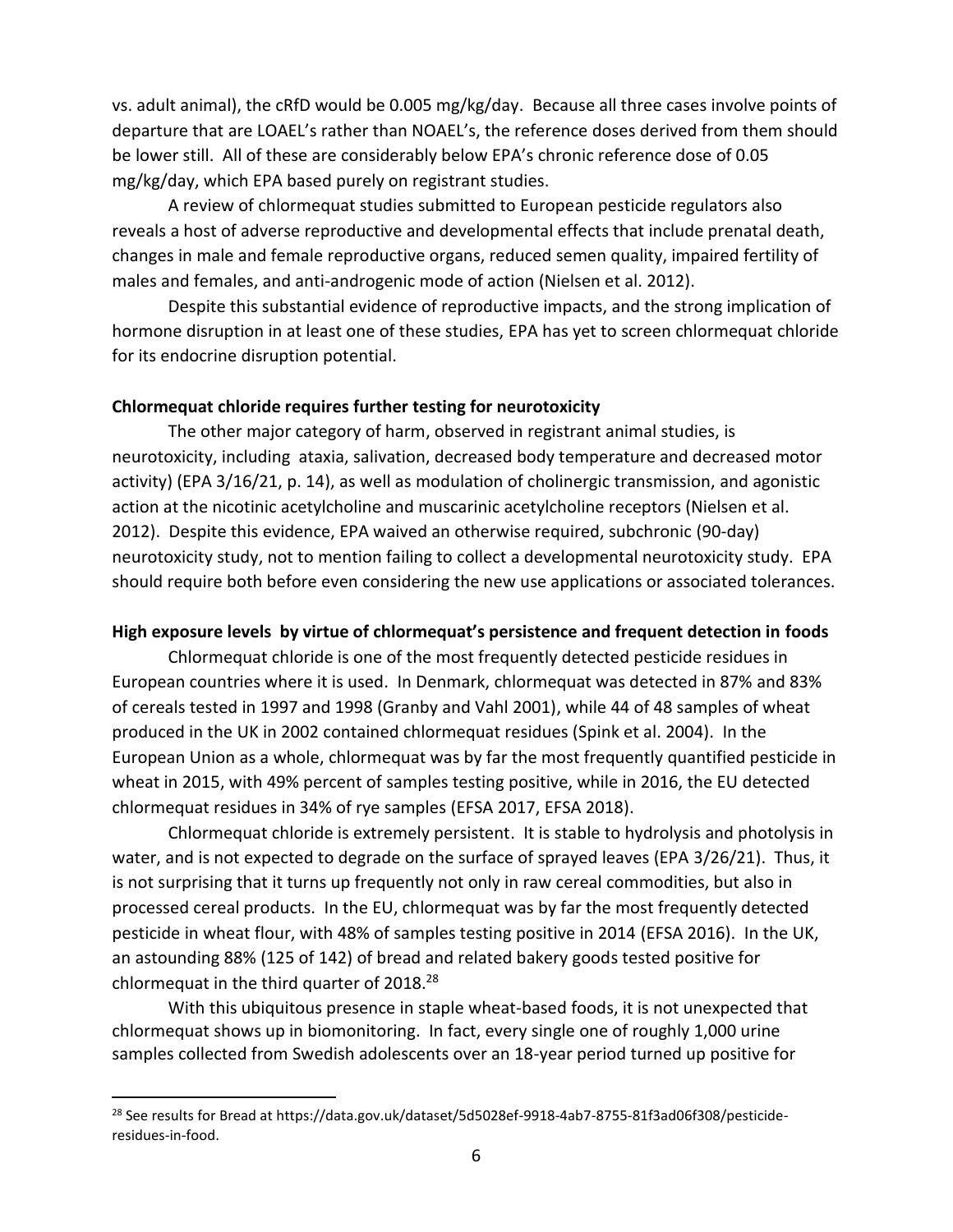chlormequat chloride: in 2000, 2004, 2009, 2013 and 2017, with roughly 200 samples each year (Noren et al. 2020, Table 3).

We know of no comparable test results – from residue tests on food, or biomonitoring – in the U.S. Neither USDA's Pesticide Data Program nor NIH's NHANES includes chlormequat among the compounds it tests for. At present, exposure would be limited mainly to imported grains, mostly from Canada. Undoubtedly, approval of the new uses and associated tolerances would lead to a massive increase in exposure to this toxic compound.

EPA's estimates of exposure far exceed the reproductive harm thresholds suggested above based on independent studies, by up to several orders of magnitude.

In this respect, it should be noted that that the European Union finds potential shortterm consumer risks from exposure to some food items bearing residues of chlormequat (EFSA 2017, p. 83). Even in the U.S., chlormequat chloride is regarded as an "extremely hazardous substance." See 40 C.F.R. § 355.

It is clear that the proposed new uses and tolerances would lead to unsafe exposures to this highly toxic compound, and must not be granted.

## **Tolerance creep**

CFS opposes the new use registrations, and establishment of any domestic tolerances for chlormequat, as the risks to human health of exposure far exceed any minor agronomic benefits. However, even if one were to consider some tolerances justified, those proposed by Taminco are far higher than are "needed" to accommodate the intended use of chlormequat to strength stalks of the pertinent grain crops: wheat, barley, oats and triticale.

The proposed tolerance for wheat of 5 ppm far exceeds past and current maximum residue levels (MRL's) established by other countries and Codex: just 1 ppm in Canada, a major wheat-producing nation, and a 2 ppm Codex MRL (EPA 3/16/21, Appendix A.5). The disparity for barley is even greater. Canada's MRL of 0.1 ppm and the 2 ppm Codex MRL for barley are 80-fold and 4-fold, respectively, below the Taminco-proposed tolerance of 8 ppm (Ibid). Most unacceptable is the proposal for a 40 ppm tolerance in or on oats. The Codex MRL is just 4 ppm, one-tenth that value, while the UK not long ago and perhaps today had/has a nearly equivalent MRL of 5 ppm (Spink et al. 2004).

#### **High tolerances encourage bad agricultural practice and increase chlormequat exposure**

Chlormequat residue testing carried out at three sites in the UK during the 2002-03 growing season revealed widespread contamination of wheat, barley and oats, but at levels substantially below then-prevailing tolerances, and even farther below the vastly inflated tolerances proposed by Taminco (Spink et al. 2004).

Two key factors driving high residue levels are application rate and timing (Ibid). As one would expect, higher rates lead to higher residues. The timing of application is even more important.

Spink et al. (2004) found that chlormequat residue levels in wheat, oats and barley grain increased sharply as the time of application advanced to later growth stages. Teittinen (1975) found vastly increased chlormequat residues in wheat when 2.5 kg/ha was applied 65 days before harvest (3.2 mg/kg) vs. 98 days before harvest (0.16 mg/kg). Likewise with application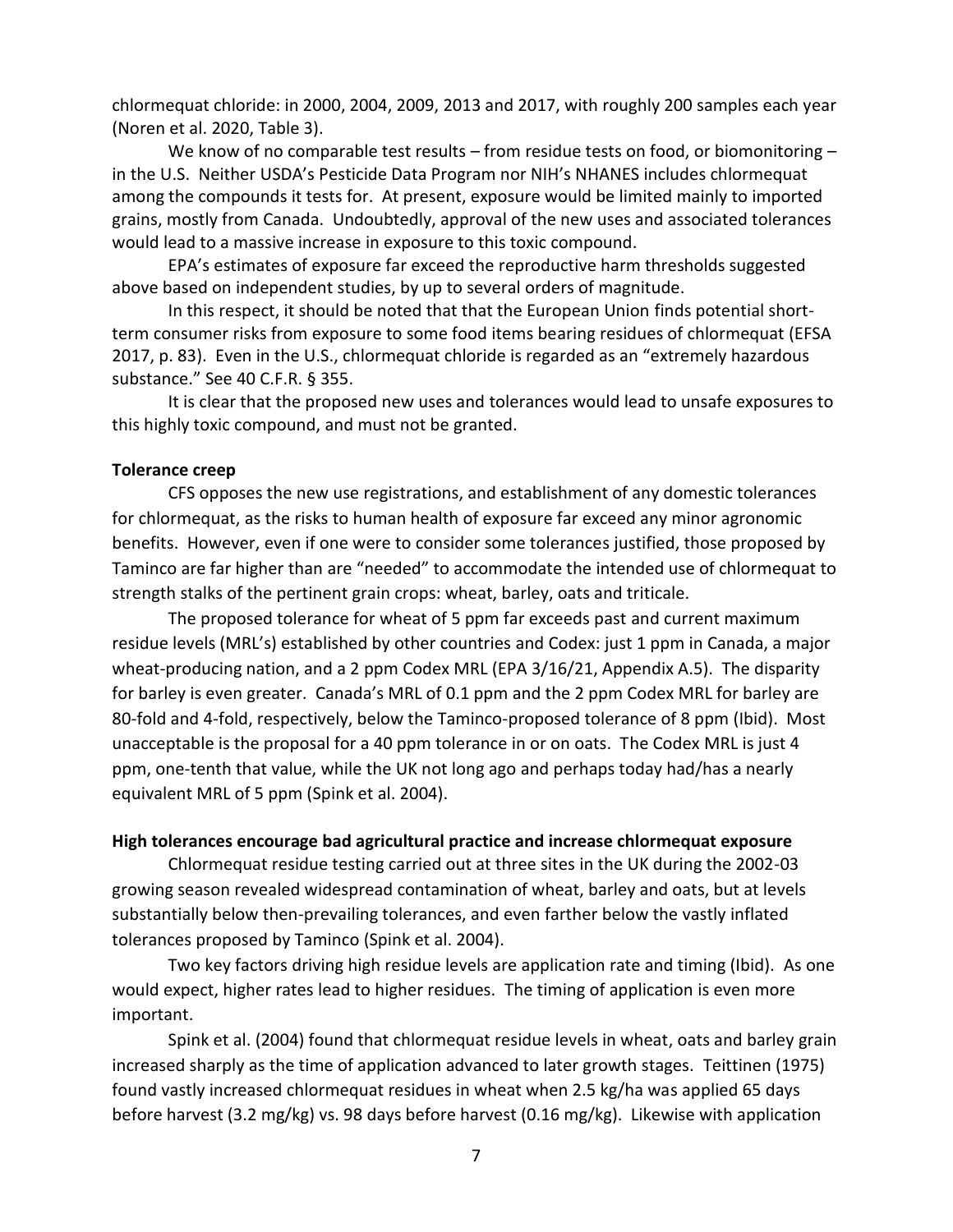of 0.69 or 1.38 kg/ha in oats, chlormequat residues increased from 0.23-0.33 mg/kg when applied at growth stages GS31/32 to 1.68-2.0 mg/kg when applied at GS45 (Gans et al. 2000, Tables 2 and 3).

While applications of chlormequat to grains were limited to GS31/32 in the past (Spink et al. 2004), EPA has approved experimental use permits in which applications are made as late as GS39 (EPA 3/16/21, Table 3.3, p. 11). Exposure to chlormequat could be considerably reduced if applications were restricted to earlier growth stages. Spink et al. (2004) found that changing the application timing from GS31 to an earlier growth stage – late tillering – dramatically reduced chlormequat residues without impacting performance. The same authors also found no benefit of applying chlormequat to barley.

These findings suggest that the ultra-high tolerances proposed by Taminco would encourage growers to make applications of chlormequat at far later growth stages than is recommended by agronomists, dramatically increasing exposure to this reproductive toxin. EPA should take note that approving ultra-high tolerances actively encourages off-label uses. It would be as if the National Highway Safety Administration were to post signs urging motorists to "slow down to save lives," while simultaneously increasing the highway speed limit to 150 mph. In like manner, label restrictions (e.g. do not apply after GS31/32) that are practically speaking unenforceable in the field (like "slow down" signs) will mean little or nothing if tolerance levels (which are subject to some degree of enforcement) are set high enough (like the speed limit) to ensure practically no chance of a tolerance violation (speeding ticket), even when the application is made far later in the crop's growth stage (the car is driven much faster) than is permitted by the label (compatible with the "slow down" signs).

#### **Co-exposure aggravates adverse effects**

The increased exposure to residues of this reproductive toxin that would ensue from granting the proposed tolerances would occur against a backdrop of exposure to a multitude of other such toxins, particularly other anti-androgens. Low-level co-exposures to multiple chemicals frequently have additive effects on common target tissues, a result which EPA scientists have found sometimes holds true even if components of the mixture have dissimilar mechanisms of toxicity (e.g. Rider et al. 2010). This means that safety thresholds established for individual substances may well not be protective in the real world of co-exposure to multiple chemicals (Kortenkamp et al. 2007, Nordkap et al. 2012).

This evidence is particularly strong for anti-androgenic compounds. Numerous animal studies show that *in utero* exposures to mixtures often have additive and occasionally synergistic adverse effects on a range of male reproductive endpoints, even when components of the mixture are administered at levels at or well below the individual NOAELs (Christiansen et al. 2009, Rider et al. 2010). As would be predicted from the dose addition principle, EPA research scientists found that the doses of individual chemicals needed to adversely affect male reproductive tract development decrease with increasing number of anti-androgens in the mixture (Conley et al 2018).

Sperm counts and quality have been declining for decades, with an over 50% reduction in sperm counts in men in developed countries from 1973 to 2011 (Levine et al. 2017).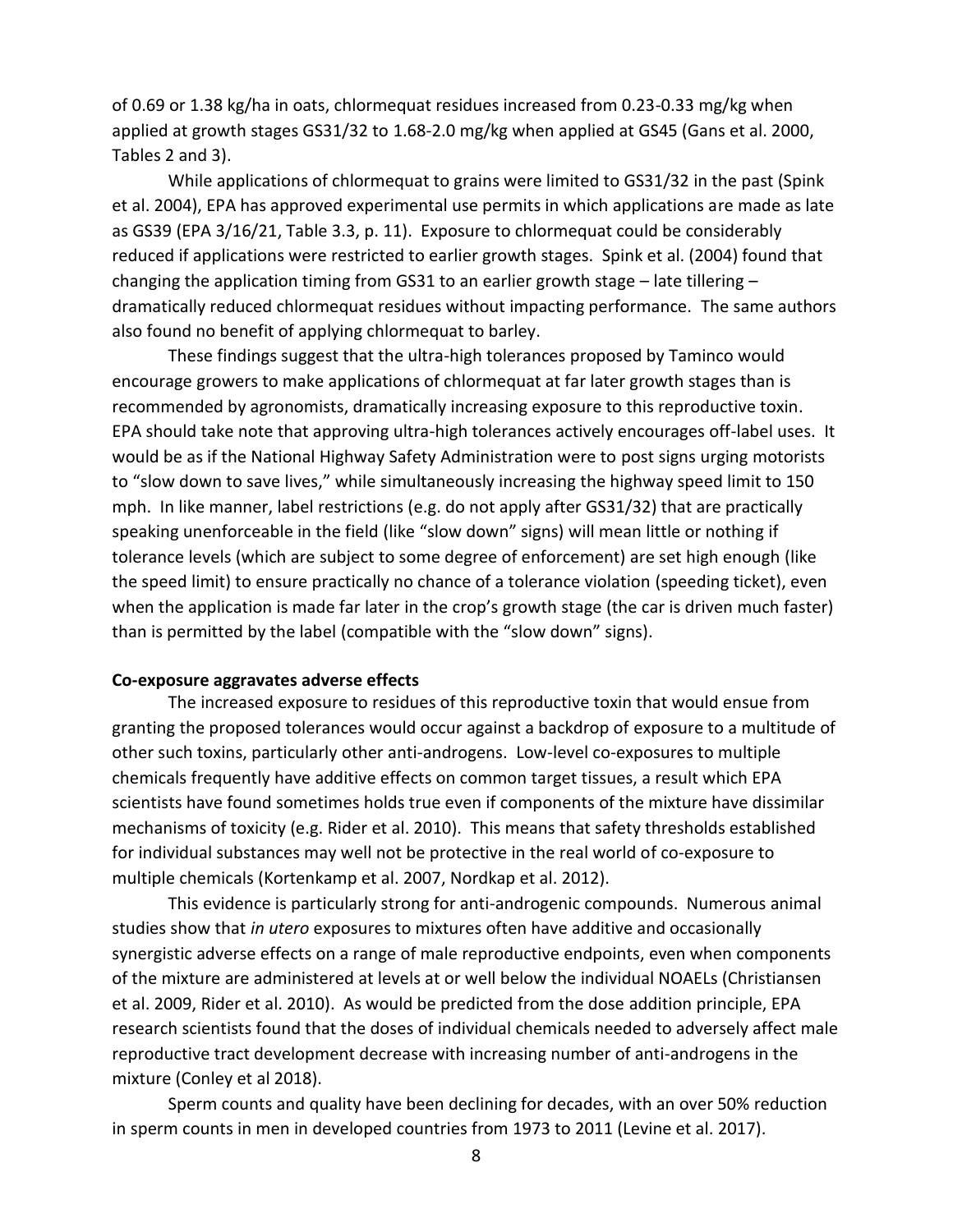Scientists attribute this decline in large part to increasing exposure to environmental chemicals, including pesticides (Martenies and Perry 2013, Gore et al. 2015, Chiu et al. 2015). The last thing we need is still another reproductive toxin in our environment and in our food.

### **ECOLOGICAL RISKS**

It is difficult to judge the ecological impacts of the proposed new uses of chlormequat chloride – which as noted above could reach 40 million lbs sprayed on 40 million acres or more each year – based on an EPA ecological assessment geared to the impacts of spraying mostly greenhouse ornamentals with roughly 1,000 lbs/year total (see above). That assessment – conducted for Registration Review entirely without regard to the new uses at issue here (EPA 3/26/21) – is of only limited value for application to grain crops. For instance, EPA concedes that it eased up on data requirements at the outset of Registration Review in view of the "limited outdoor use patterns" associated with ornamentals-only use (EPA 3/26/21, pp. 11-13). That additional data might be needed here. Likewise, the assumption that spray drift is not an issue for bees because chlormequat is applied only with handheld equipment obviously does not apply here (Ibid, pp. 43-45). In the proposed interim registration review decision as well, EPA dismisses all risks of concern primarily because "the opportunity for chronic exposure from this use profile **may be limited for currently registered products"** (EPA 2021, pp. 10-11). Clearly, the proposed new grain uses are an entirely different ball of wax. Even so, some analysis is possible.

First, chlormequat chloride is extremely persistent. It essentially does not break down via hydrolysis or photolysis in water; it has an aerobic half-life of 6 to 9 months in U.S. soils, indicating slow microbial degradation; and is even more persistent in aquatic systems, with labbased half-lives of 2 months to over 1 year in aerobic, and over 1 year to multiple years in anaerobic, conditions (EPA 3/26/21). That is, chlormequat persists and may build up in soils and water, and is essentially stable in aquatic sediments, where it will certainly build up over years of use.

Based on new metabolism studies with more exhaustive extraction of bound residues, and new policy to exclude unextracted residues from the "residues of concern" category, EPA seems to have gotten over its prior concern about chlormequat's persistence (EPA 3/26/21, p. 16). However, the entire issue of xenobiotics binding to organic matter as a solution to pollution is controversial, to say the least. In reviewing the problem, Barraclough et al. (2005) are concerned that turnover of soil organic matter could release xenobiotics that were originally safely bound, creating a toxic release problem for the future, particularly in the real world where hundreds to thousands of xenobiotics enter the soil and bind (at least temporarily) to it.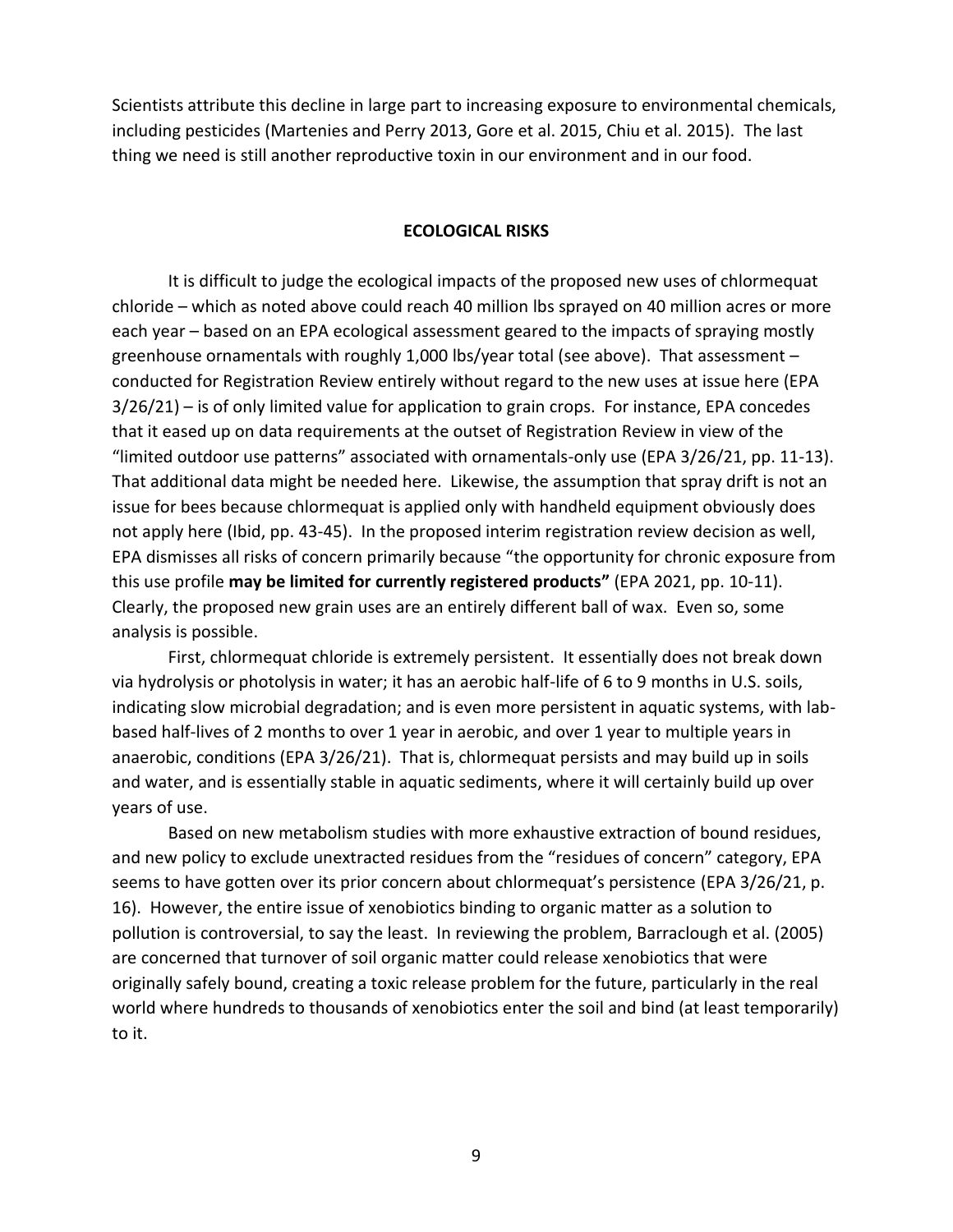#### **Birds and Mammals**

EPA found both acute and chronic risks of concerns to herbivorous mammals and birds from chlormequat use on ornamentals, based on their consumption of chlormequat residues on grasses and other plants. The risk quotients at the higher end of the ranges are attributable to modeling of the calculated per-acre equivalent, spot-treatment application rate – 8.24 lbs/acre – used in shadehouses, and to modeling that employs the maximum single application rate of 3.7 lbs/acre. However, risks persist even when the application rate is 1.57 lbs/acre (EPA 3/26/21, p. 42), which would be relevant to a grain crop situation involving applications of 1 to 1.5 lbs/acre, as suggested by EPA's experimental use permit parameters (EPA 3/16/21, p. 11). A key factor here too is chlormequat's persistence. With little or no breakdown on plant surfaces (EPA 3/26/21, p. 37), the risks to herbivorous mammals and birds would persist longer than with pesticides that degrade more quickly.

This risk description, it should be emphasized, is based on EPA's analysis and endpoints derived from registrant studies. Clearly, if one considers chlormequat's impairment of reproduction in multiple mammalian species at very low doses (see above), risks are amplified by several orders of magnitude.

#### **Terrestrial Invertebrates**

Chlormequat also poses a clear threat to bees and other terrestrial invertebrates. EPA found chronic risks to adult honeybees of 4.1, based on application rate of 8.24 lbs/acre, and a 41% increase in mortality at the LOAEL. However, it should be noted that chronic risks to adult bees persist (RQ = 1.9) even with a maximum single application rate of 3.7 lbs/acre.

Still more concerning is the chronic risk to worker honeybee larvae (risk quotient = 45), based on an application rate of 8.24 lbs/acre, with risks to drone larvae even higher, RQ = 48 (Ibid., p. 72). The risk persists ( $RQ = 20$ ) when one assumes 3.7 lbs/acre is applied, and would still be extremely high with an application rate more likely for cereal uses of 1.5 lbs/acre (RQ = 8). The adverse effect was a 15% reduction in adult emergence, a serious reproductive impact that would easily have colony-survival impacts in terms of reducing colony numbers over time. Two properties of chlormequat are pertinent here: its persistence, and its systemic nature. Together, these properties suggest it will very likely be translocated to pollen and nectar, just as it moves to grain, and persist there for collection by pollinators, as well as in the hive itself.

While EPA does not discuss any studies related to this, chlormequat has been shown to contaminate honeybees and their hives. In fact, of 23 pesticides measured by Erban et al. (2017) in dying honeybees and comb pollen of a honeybee hive that exhibited signs of poisoning in the Czech Republic, chlormequat was by far the most frequently detected, and at the highest levels.

With chlormequat's persistence in soil, ground-dwelling bees may be at even higher risk than honeybees, and appropriate studies are urgently needed to assess this potential risk as well.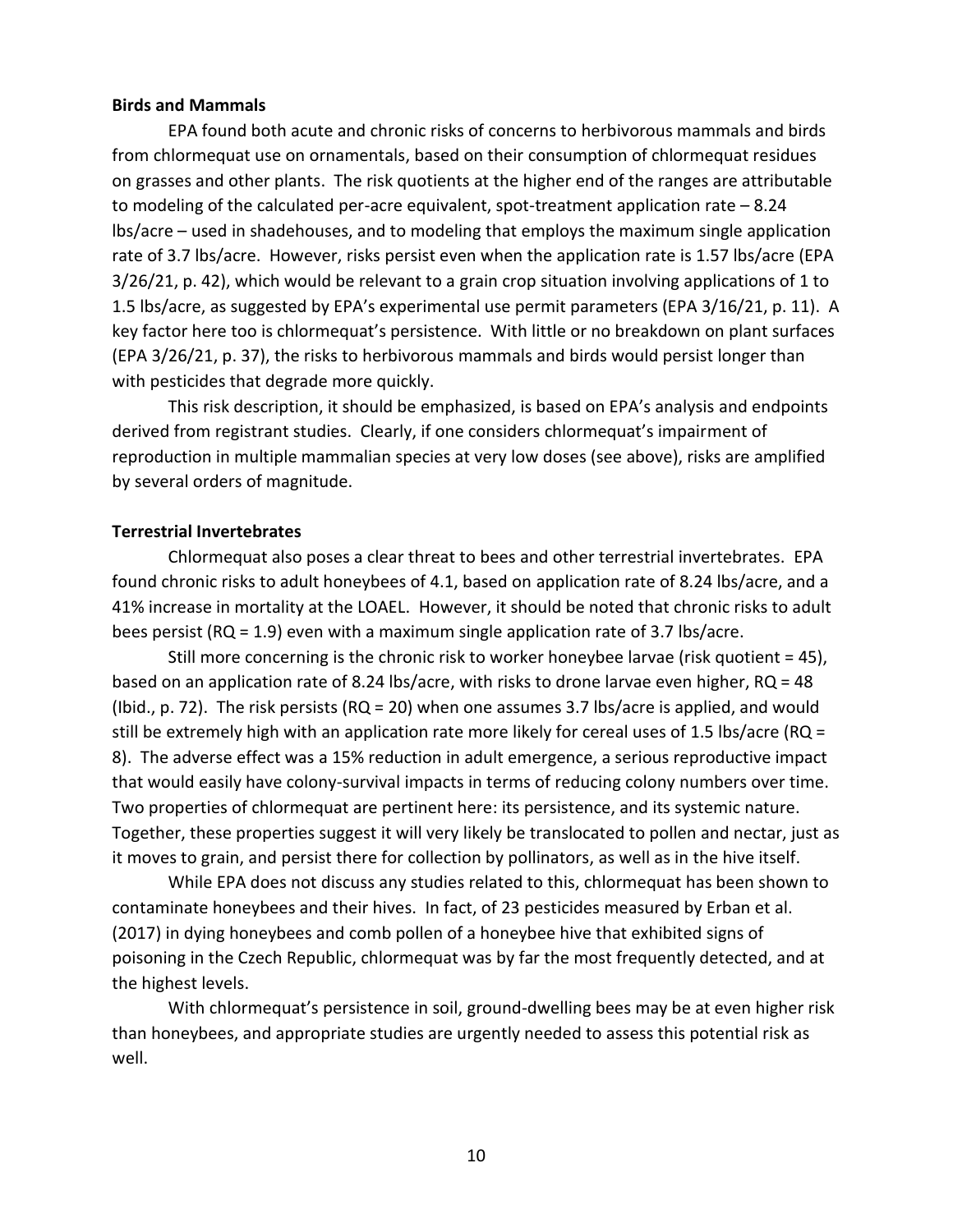## **Soil Organisms**

Chlormequat may also have a deleterious impact on a multitude of soil organisms, from microscopic to macroscopic, and the failure to evaluate pesticidal impacts on soil life is a longstanding and gaping hole in EPA's risk assessment framework (Gunstone et al. 2021). EPA should fully assess chlormequat's potential adverse effects on a representative range of soil organisms (CBD-FoE 2021).

## **Scope of Use and Impacts**

With the potential for tens of millions of pounds of chlormequat to be applied to an equivalent number of acres across the country, it is clear that the ecological risk assessment for registration review, which was geared to minor ornamental use, with only extremely limited use outdoors on containerized plants in shadehouses, cannot hope to do justice to the new uses on widely planted grain crops that Taminco has proposed. Center for Food Safety urges EPA to initiate a full public participation process for these new uses, and re-do the human health and ecological assessments to account for them, prior to releasing any final interim or final registration review decision.

# **Threatened and Endangered Species**

EPA has not completed an assessment of chlormequat for its impact on threatened and endangered species. EPA must comply with its duties under Section 7 of the ESA prior to registering chlormequat for new uses, as this action may affect species listed as threatened or endangered under the ESA. Because imperiled species listed under the ESA are highly susceptive to additional threats, it is clear that listed species would be at increased risk from an approval. EPA should also refrain from issuing any final interim or final registration review decision prior to a full threatened and endangered species assessment.

> Bill Freese, Scientific Director Center for Food Safety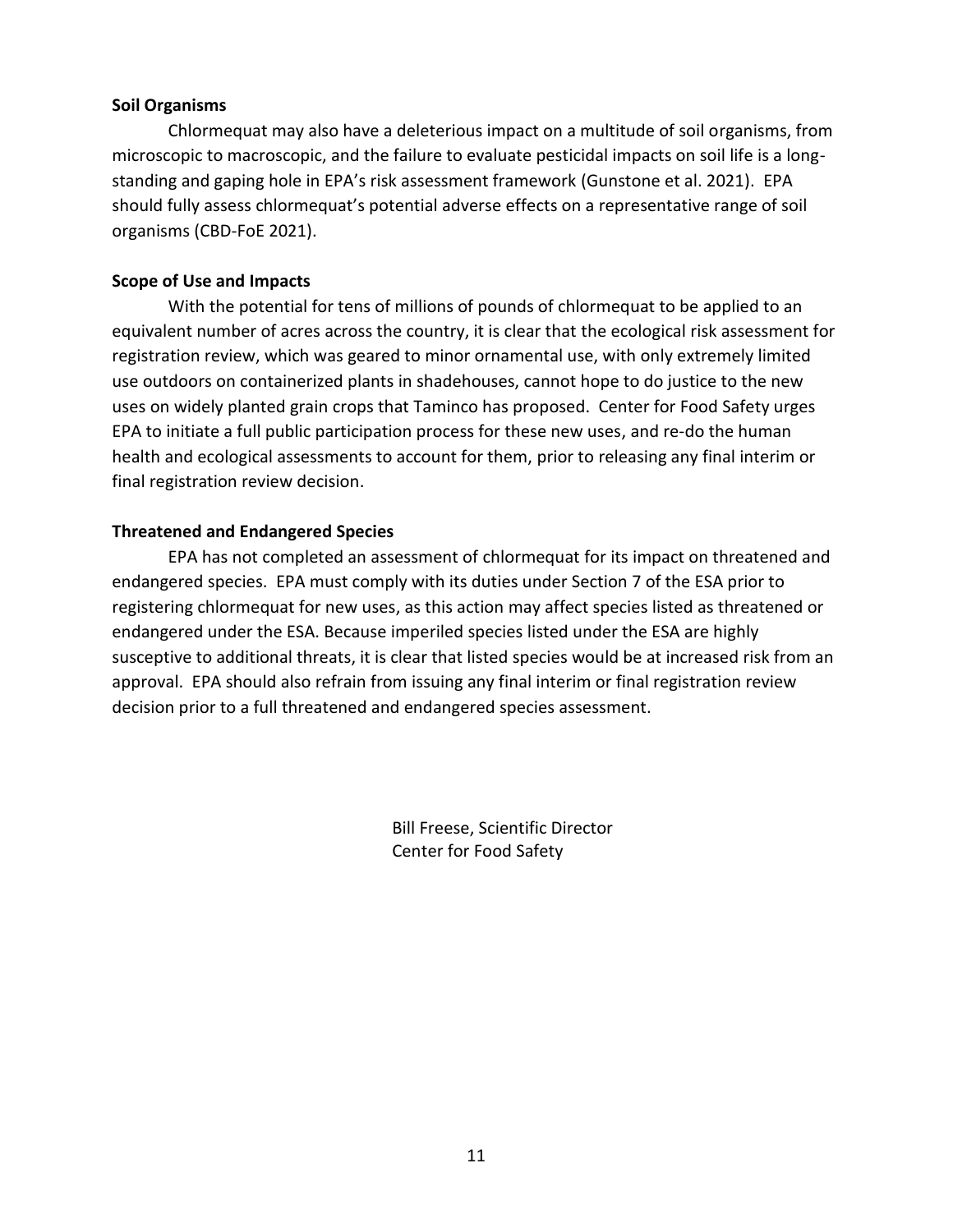## **REFERENCES**

Barraclough D et al. (2005). Bound residues: environmental solution or future problem? Environmental Pollution 133: 85-90.

CBD-FoE (2021). Petition for Rulemaking to Implement a Soil Health Endpoint in EPA's Ecological Risk Assessment for Pesticides, Center for Biological Diversity and Friends of the Earth, submitted to EPA May 20, 2021,

[https://www.biologicaldiversity.org/programs/environmental\\_health/pdfs/5-20-2021-Soil-](https://www.biologicaldiversity.org/programs/environmental_health/pdfs/5-20-2021-Soil-Health-petition.pdf)[Health-petition.pdf.](https://www.biologicaldiversity.org/programs/environmental_health/pdfs/5-20-2021-Soil-Health-petition.pdf)

Chiu Y-H et al. (2016). Intake of Fruits and Vegetables with Low- to-Moderate Pesticide Residues Is Positively Associated with Semen-Quality Parameters among Young Healthy Men. The Journal of Nutrition 146(5): 1084-92.

Christiansen S et al. (2009). Synergistic disruption of external male sex organ development by a mixture of four antiandrogens. Environmental Health Perspectives 117(12): 1839-46.

Conley JM et al. (2019). Mixed "anti-androgenic" chemicals at low individual doses produce reproductive tract malformations in the male rat. Toxicological Sciences 164(1): 166-178.

Danielsen, V., Larsen, A. E. and Binder, M. (1989) CCC- behandlet hvede som foder til gylte og 1. lægssøer (CCC-Treated Wheat as Feed for Gilts and First Parity Sows). Statens Husdyrbrugsforsøg, Meddelelse nr. 749, 4 pp (in Danish).

EFSA (2018). The 2016 European Union report on pesticide residues in food. European Food Safety Authority, EFSA Journal 2018; 16(7): 5348. Available at: [https://efsa.onlinelibrary.wiley.com/doi/10.2903/j.efsa.2018.5348.](https://efsa.onlinelibrary.wiley.com/doi/10.2903/j.efsa.2018.5348)

EFSA (2017). The 2015 European Union report on pesticide residues in food. European Food Safety Authority, EFSA Journal 2017; 15(4): 4791. Available at: [https://www.efsa.europa.eu/en/efsajournal/pub/4791.](https://www.efsa.europa.eu/en/efsajournal/pub/4791)

EFSA (2016). The 2014 European Union report on pesticide residues in food. European Food Safety Authority, EFSA Journal 2016; 14(10): 4611. Available at: https://www.efsa.europa.eu/en/efsajournal/pub/4611.

EPA (2021). Chlormequat Chloride: Proposed Interim Registration Review Decision Case Number 7069, EPA, September 2001. EPA-HQ-OPP-2015-0816-0026.

EPA (3/26/21). Chlormequat Chloride: Draft Ecological Risk Assessment for Registration Review, EPA, EPA-HQ-OPP-2015-0816-0018, March 26, 20121.

EPA (3/16/21). Chlormequat Chloride: Draft Human Health Risk Assessment for Registration Review, EPA, EPA-HQ-OPP-2015-0816-0019, March 16, 20121.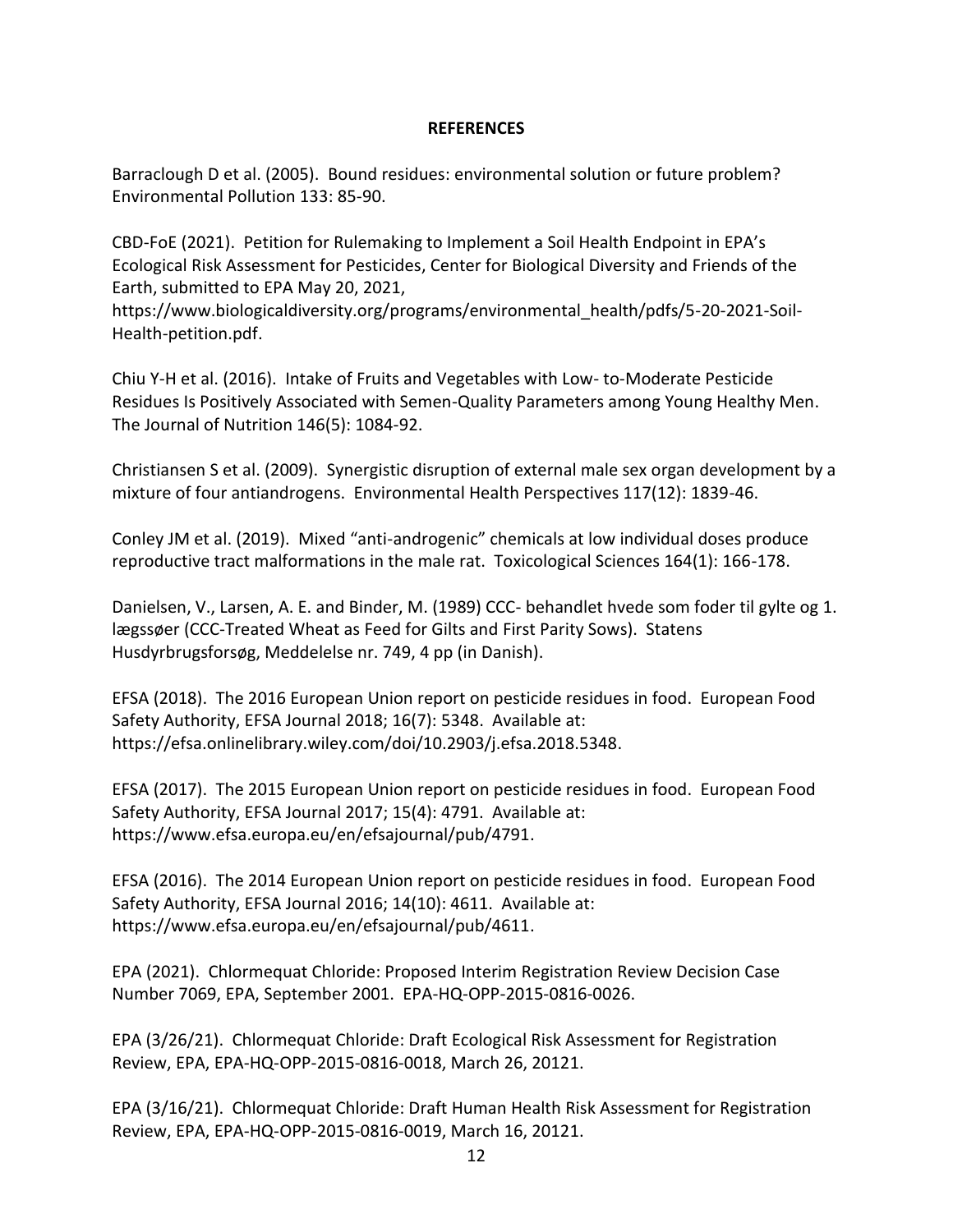EPA (2/25/16). BEAD Chemical Profile for Registration Review: Chlormequat Chloride (018101), Biological and Economics Analysis Division, EPA, EPA-HQ-OPP-2015-0816-0003, February 2, 2016.

Erban T et al. (2017). Detection of the desiccant and plant growth regulator chlormequat in honeybees and comb pollen. Veterinarni Medicina 62(11): 596-603. doi: 10.17221/52/2017- VETMED.

Gans W, Beschow H and Merbach W (2000). Growth regulators for cereal and oil crops on the basis of 2,3-dichloroisobutyric acid and chlormequat chloride and residue analyses of both agents in the grain of oat. J. Plant Nutr. Soil Sci. 163: 405-410.

Gore AC et al. (2015). EDC-2: The Endocrine Society's Second Scientific Statement on Endocrine-Disrupting Chemicals. Endocrine Reviews 36(6): E1-E150.

Granby K and Vahl M (2001). Investigation of the herbicide glyphosate and the plant growth regulators chlormequat and mepiquat in cereals produced in Denmark. Food Addit Contam 18(10): 898-905.

Gunstone T et al. (2021). Pesticides and soil invertebrates: a hazard assessment. Frontiers in Environmental Science 9: 643847.

Kortenkamp A et al. (2007). Low-level exposure to multiple chemicals: reason for human health concerns? Environmental Health Perspectives 115(1): 106-114.

Levine H et al. (2017). Temporal trends in sperm count: a systematic review and metaregression analysis. Human Reproduction Update 23(6): 646-659.

Martenies SH and Perry MJ (2013). Environmental and occupational pesticide exposure and human sperm parameters: a systematic review. Toxicology 307: 66-73.

Nielsen E. et al. (2012). Identification of Cumulative Assessment Groups of Pesticides, External Scientific Report Submitted to EFSA [European Food Safety Authority]. National Food Institute, Technical University of Denmark, 2012.

Nordkap L et al. (2012). Regional differences and temporal trends in male reproductive health disorders: semen quality may be a sensitive marker of environmental exposures. Molecular and Cellular Endocrinology 355: 221-230.

Noren E et al. (2020). Concentrations and temporal trends in pesticide biomarkers in urine of Swedish adolescents, 2000–2017. Journal of Exposure Science & Environmental Epidemiology 30: 756-767.